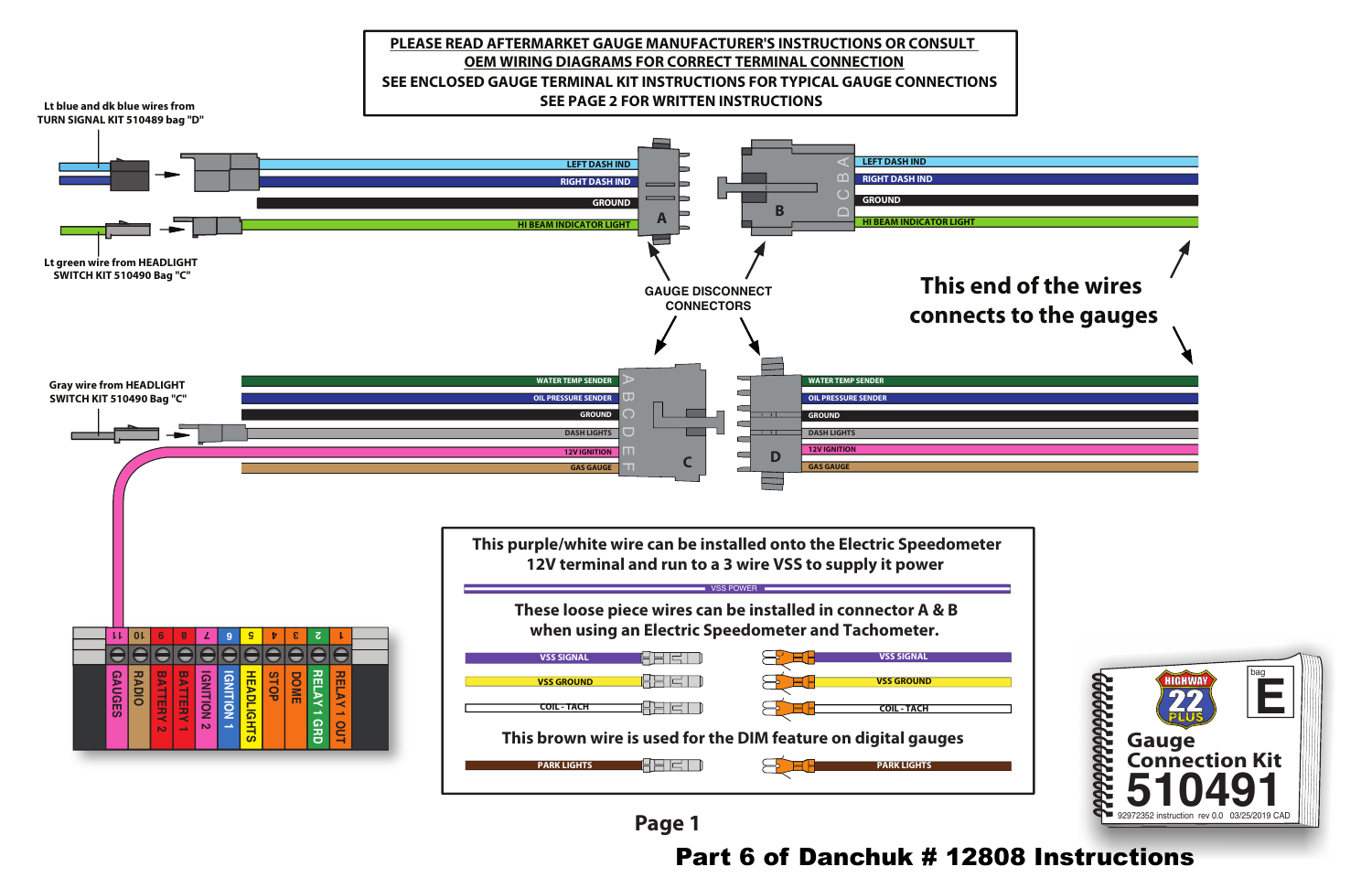## **INSTALLATION INSTRUCTIONS**

**This gauge disconnect kit has been provided for the ease of installation and removal of the gauge cluster. Use terminal kit 92965220 for connecting the wires to the gauges.**

**(B) Connect the loose end of the brown wire in connector B to the to the Dakota panel. This wire is needed to dim the panel lights when the exterior lights are on (to reduce eye strain).**





| <b>WIRE COLOR</b>         | <b>CIRCUIT</b>                                            | <b>INSTALLATION</b>                                                                                                                                                                                                                                                                                                                                                                                                                                                                                                                                                                                                                                                                        |
|---------------------------|-----------------------------------------------------------|--------------------------------------------------------------------------------------------------------------------------------------------------------------------------------------------------------------------------------------------------------------------------------------------------------------------------------------------------------------------------------------------------------------------------------------------------------------------------------------------------------------------------------------------------------------------------------------------------------------------------------------------------------------------------------------------|
| <b>CONNECTORS A AND B</b> |                                                           |                                                                                                                                                                                                                                                                                                                                                                                                                                                                                                                                                                                                                                                                                            |
|                           |                                                           | Plug the two pin connector in connector A on the It. blue and dk. blue turn signal wires into the mating connector from the Turn Signal Connection Kit. (Bag "D" - 510489).                                                                                                                                                                                                                                                                                                                                                                                                                                                                                                                |
| <b>LT BLUE</b>            | <b>LEFT DASH IND</b>                                      | (B) Connect the loose end of the lt. blue wire in connector B to the left hand dash indicator lamp.                                                                                                                                                                                                                                                                                                                                                                                                                                                                                                                                                                                        |
| <b>DK BLUE</b>            | <b>RIGHT DASH IND</b>                                     | (B) Connect the loose end of the dk. blue wire in connector B to the right hand dash indicator lamp.                                                                                                                                                                                                                                                                                                                                                                                                                                                                                                                                                                                       |
| <b>BLACK</b>              | <b>GROUNDS</b>                                            | (A) Connect the loose end of the black wire in connector A to a good chassis ground using a provided ring terminal. Solder all connections.<br>(B) Connect the loose end of the black wire in connector B to the "ground" posts on the gauges or lamps using supplied ring or blade type terminals.                                                                                                                                                                                                                                                                                                                                                                                        |
|                           |                                                           | Plug the single pin connector in connector A on the It. green hi beam indicator wire into the mating connector from the Headlight Connection Kit. (Bag "C" - 510490).                                                                                                                                                                                                                                                                                                                                                                                                                                                                                                                      |
| <b>LT GREEN</b>           | <b>HIGH BEAM IND</b>                                      | (B) Connect the loose end of the lt. green wire in connector B to the high beam indicator lamp.                                                                                                                                                                                                                                                                                                                                                                                                                                                                                                                                                                                            |
| <b>CONNECTORS C AND D</b> |                                                           |                                                                                                                                                                                                                                                                                                                                                                                                                                                                                                                                                                                                                                                                                            |
| <b>DK GREEN</b>           | <b>WATER TEMP GAUGE</b>                                   | (C) Connect the loose end of the dk. green wire in connector C to the temperature sending unit. Solder all connections.                                                                                                                                                                                                                                                                                                                                                                                                                                                                                                                                                                    |
| <b>DK BLUE</b>            | <b>OIL PRESSURE GAUGE</b>                                 | (D) Connect the loose end of the dk. green wire in connector D to the temperature gauge on the negative (-) post (sending unit post) using supplied ring or blade type termi<br>(C) Connect the loose end of the dk. blue wire in connector C to the oil sending unit. Solder all connections.                                                                                                                                                                                                                                                                                                                                                                                             |
|                           |                                                           | (D) Connect the loose end of the dk. blue wire in connector D to the oil pressure gauge on the negative (-) post (sending unit post) using supplied ring or blade type termina                                                                                                                                                                                                                                                                                                                                                                                                                                                                                                             |
| <b>BLACK</b>              | <b>GROUNDS</b>                                            | (C) Connect the loose end of the black wire in connector C to a good chassis ground using a provided ring terminal. Solder all connections.                                                                                                                                                                                                                                                                                                                                                                                                                                                                                                                                                |
|                           |                                                           | (D) Connect the loose end of the black wire in connector D to the "ground" posts on the gauges or lamps using supplied ring or blade type terminals.                                                                                                                                                                                                                                                                                                                                                                                                                                                                                                                                       |
|                           |                                                           | Plug the single pin connector in connector C containing the gray dash light wire into the mating connector from the Headlight Connection Kit. (Bag "C" - 510490).                                                                                                                                                                                                                                                                                                                                                                                                                                                                                                                          |
| <b>GRAY</b>               | <b>DASH LIGHTS</b>                                        |                                                                                                                                                                                                                                                                                                                                                                                                                                                                                                                                                                                                                                                                                            |
| <b>PINK</b>               | <b>12V IGNITION</b>                                       | (D) Connect the loose end of the gray wire in connector D to the gauge lamps, using supplied ring or blade type terminals. Solder all connections.<br>(C) Connect the loose end of the pink wire in connector C to the "GAUGES" location, as shown on page 1.                                                                                                                                                                                                                                                                                                                                                                                                                              |
|                           |                                                           | (D) Connect the loose end of the pink wire in connector D to the "12 V" posts on the gauges using supplied ring/boot or blade type terminals.                                                                                                                                                                                                                                                                                                                                                                                                                                                                                                                                              |
| <b>TAN</b>                | <b>GAS GAUGE</b>                                          | (C) Connect the loose end of the tan wire in connector C to the fuel tank sending unit. Solder all connections.                                                                                                                                                                                                                                                                                                                                                                                                                                                                                                                                                                            |
|                           |                                                           | (D) Connect the loose end of the tan wire in connector D to the fuel gauge on the negative (-) post (sending unit post) using supplied ring or blade type terminals.                                                                                                                                                                                                                                                                                                                                                                                                                                                                                                                       |
| <b>LOOSE WIRES</b>        |                                                           |                                                                                                                                                                                                                                                                                                                                                                                                                                                                                                                                                                                                                                                                                            |
| <b>WHITE</b>              | <b>COIL/TACH</b>                                          | If your vehicle is equipped with a tach, install the loose piece white tach wires into connectors A and B maintainining color continuity with each other.<br>(A) Connect the loose end of the white wire in connector A to the negative (-) post on the ignition coil. Solder all connections.<br>(B) Connect the loose end of the white wire in connector B to the tachometer on the negative (-) post (sending unit post) using supplied ring/boot or blade type terminal                                                                                                                                                                                                                |
|                           | signals that may effect the operation of the speedometer. | NOTE: Below are general instructions for hooking up an electric speedometer. These instructions should ONLY be used if you are utilizing an aftermarket electric speedometer. If your car does NOT have an electric speedon<br>these wires will NOT be used and should not be plugged onto your cluster harness. It is best to consult the speedometer manufacturer's instructions if you have any questions. These wires will plug into connectors A and B<br>maintainining color continuity with each other. It is suggested that the purple and yellow wires be twisted for the entire length of the routing to both the speedo sender and the speedometer to cancel out any extraneous |
| <b>PURPLE</b>             | <b>VSS SIGNAL</b>                                         | (A) Connect the loose end of the purple wire in connector A to the VSS signal wire on the sending unit.<br>(B) Connect the loose end of the purple wire in connector B to the VSS signal on speedometer.                                                                                                                                                                                                                                                                                                                                                                                                                                                                                   |
| <b>YELLOW</b>             | <b>VSS GROUND</b>                                         | (A) Connect the loose end of the yellow wire in connector A to the VSS ground wire on the sending unit.<br>(B) Connect the loose end of the yellow wire in connector B to the VSS "-" on speedometer.                                                                                                                                                                                                                                                                                                                                                                                                                                                                                      |
| <b>PURPLE / WHITE</b>     | <b>VSS POWER</b>                                          | The PURPLE / WHITE VSS POWER wire is used for those VSS senders requiring power.<br>Connect one end to the VSS and the other end to a 12 volt ignition source on the panel or the ignition switch.                                                                                                                                                                                                                                                                                                                                                                                                                                                                                         |
|                           |                                                           | NOTE: These instructions should ONLY be used in the event that you are using a Dakota Digital instrument cluster. These wires will plug into connectors A and B maintainining color continuity with each other.                                                                                                                                                                                                                                                                                                                                                                                                                                                                            |
| <b>BROWN</b>              | <b>LIGHT DIM</b>                                          | (A) Connect the loose end of the brown wire in connector A to the brown rear parking lamp circuit in the Headlight Switch Kit (Bag "C" - 510490).                                                                                                                                                                                                                                                                                                                                                                                                                                                                                                                                          |



## po the to the Dakota panel. This wire is needed to dim the panel lights when the exterior lights are on (to reduce eye strain).<br>**Page 2 Part 6 of Danchuk # 12808 Instructions**

**pr blade type terminals.** 

**blade type terminals.** 

**lade type terminals.** 

an electric speedometer,<br>onnectors **A** and **B**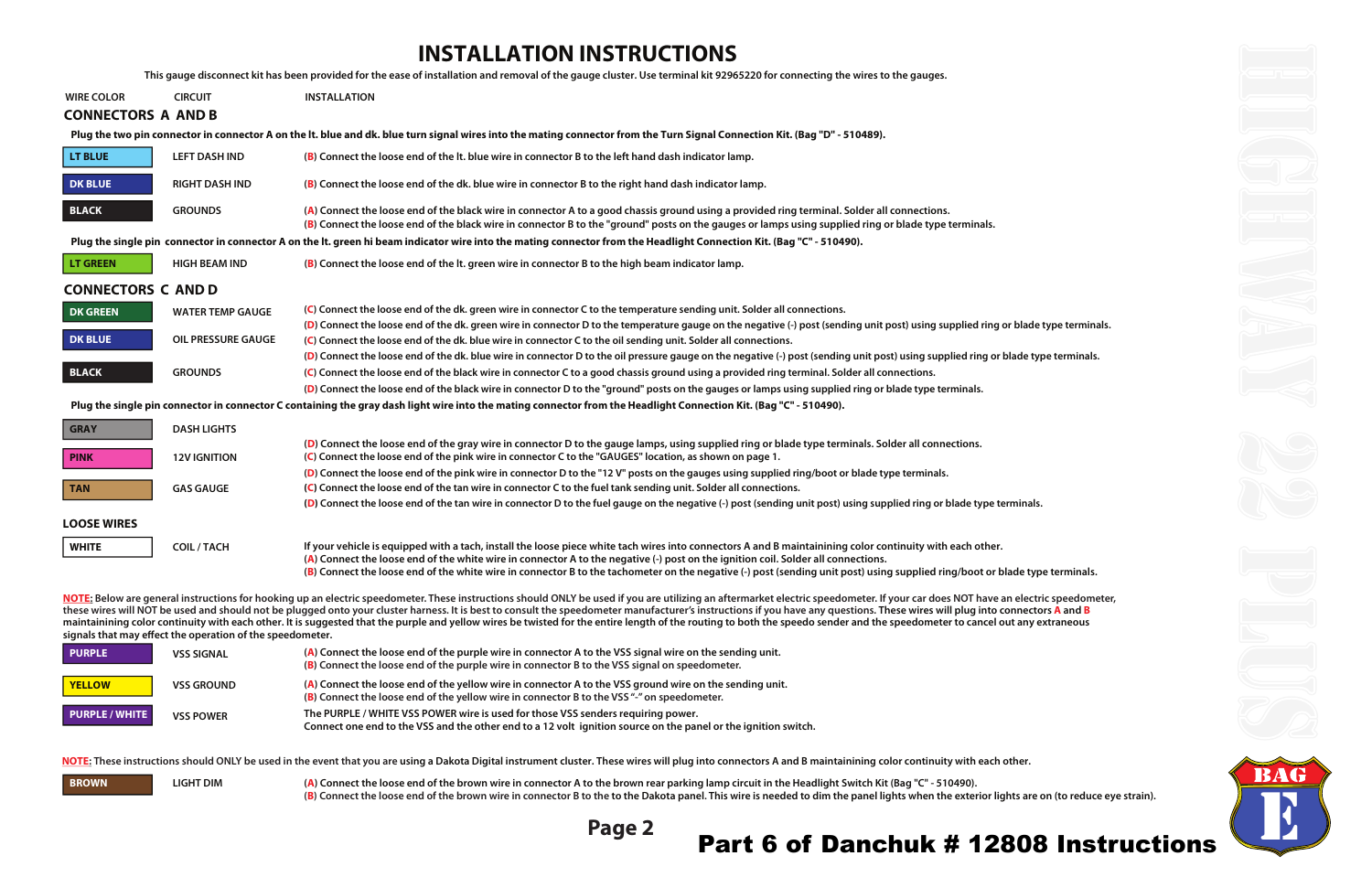